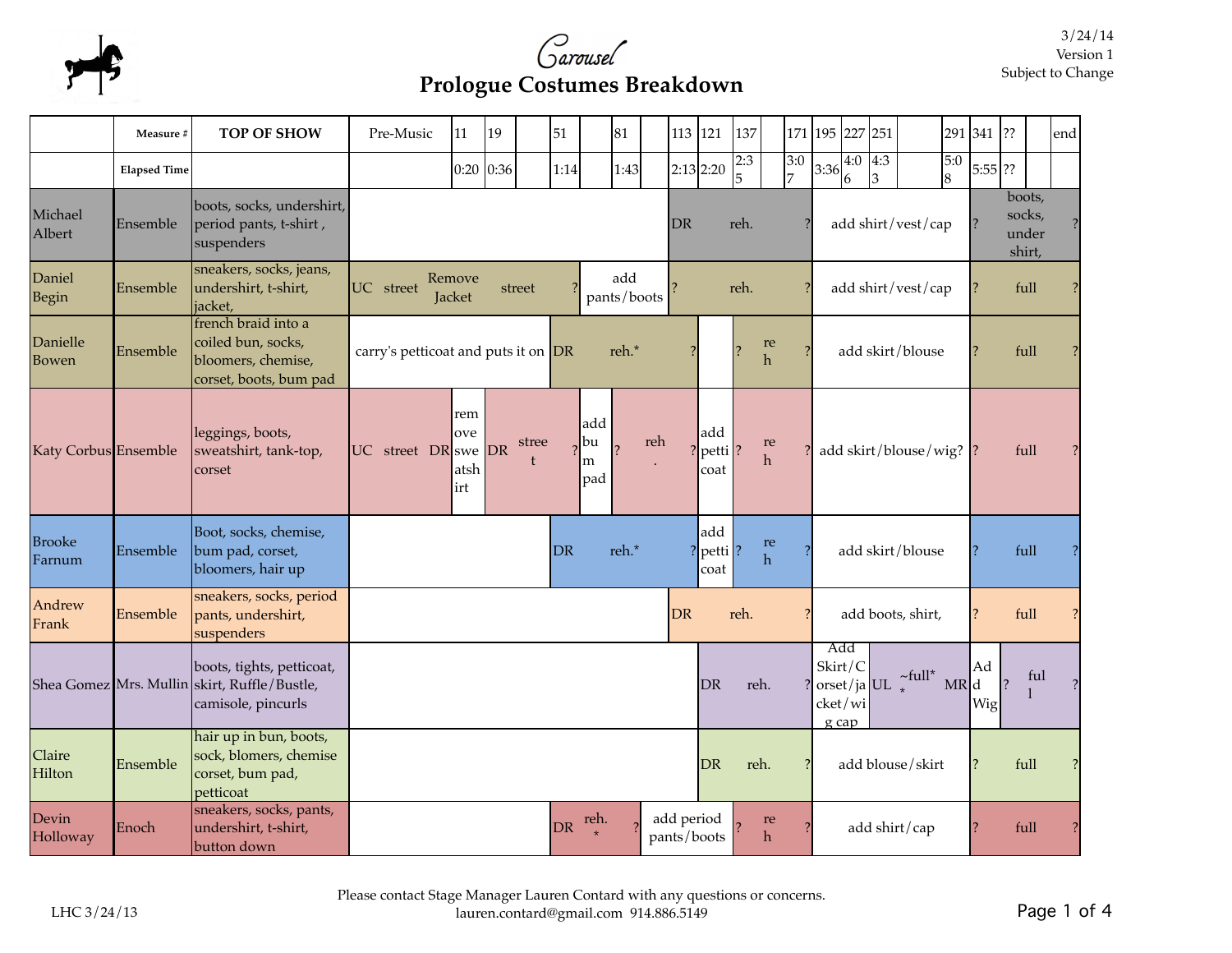

## **Prologue Costumes Breakdown**

|                      | Measure #           | <b>TOP OF SHOW</b>                                                                                                  | Pre-Music                                      | 11                      | 19            |  | 51   |                                            | 81                                 |                       | 113 121                      | 137  |                    |                       |                                 | 171 195 227 251                   |               |  |                       | 291 341 ??                 |      |     | end           |
|----------------------|---------------------|---------------------------------------------------------------------------------------------------------------------|------------------------------------------------|-------------------------|---------------|--|------|--------------------------------------------|------------------------------------|-----------------------|------------------------------|------|--------------------|-----------------------|---------------------------------|-----------------------------------|---------------|--|-----------------------|----------------------------|------|-----|---------------|
|                      | <b>Elapsed Time</b> |                                                                                                                     |                                                |                         | $0:20$ $0:36$ |  | 1:14 |                                            | 1:43                               |                       | 2:13 2:20                    | 2:3  |                    | 3:0<br>$\overline{7}$ | 3:36                            | $\overline{4:3}$<br>4:0<br>3<br>6 |               |  | 5:0<br>$\overline{8}$ | $5:55$ ??                  |      |     |               |
| Caleb Horst Billy    |                     | boots, socks, period<br>pants, waffle weave,<br>button down, jacket                                                 | Remove<br>UC street<br>street<br><b>Jacket</b> |                         |               |  |      |                                            |                                    | Add Boots/temp vest ? |                              |      | re<br>$\mathbf{h}$ |                       | add<br>$?$ shir                 |                                   | $\sim$ full** |  |                       | ladd<br>MR real  ?<br>vest |      | ful |               |
| Jagger<br>Kugler     | Ensemble            | boots, socks, waffle<br>weave shirt, sweat<br>pants, t-shirt                                                        |                                                |                         |               |  |      | DR                                         | reh.                               |                       |                              |      | add pants, shirt   |                       |                                 |                                   |               |  | full                  |                            |      |     |               |
| Morgan<br>Leinwohl   | Ensemble            | boots, socks, jeans,<br>undershirt, t-shirt                                                                         | DR<br>add fake vest                            |                         |               |  |      | reh.                                       | ad<br>$\mathbf d$<br>cap           |                       | reh.                         |      |                    |                       | add period pant, shirt,<br>vest |                                   |               |  |                       |                            | full |     |               |
| Hayley<br>Moir       | Carrie              | shoes, socks, leggins,<br>tunic, sweater, scarf,<br>wig one                                                         | remove<br>UC street<br>street<br>sweater       |                         |               |  |      | add<br>? boots/socks/petticoat/<br>bum pad |                                    |                       |                              |      | re<br>$\mathbf{h}$ |                       |                                 | add bodice/skirt                  |               |  |                       |                            | full |     |               |
| Audrey<br>Owens      | Ensemble            | hat, hair prepped, up-<br>do double braided bun,<br>boots, leggings, corset,<br>shirt, tank top, over<br>shirt      | UC street                                      | Remove<br>over<br>shirt | street        |  |      | add<br>lbu<br>m<br>pad                     | reh                                |                       | add<br>? $ petti $ ?<br>coat |      | re<br>h            |                       |                                 | add blouse/skirt                  |               |  |                       |                            | full |     |               |
| Erin Riley           | Ensemble            | boots, knees socks,<br>booty shorts, tank top,<br>corset, adding bum pad                                            |                                                |                         |               |  | DR   |                                            | reh.*                              |                       | add<br>? $ petti $ ?<br>coat |      | $\rm re$<br>h      | 7                     |                                 | adds skirt/blouse                 |               |  |                       |                            | full |     |               |
| Mark Wolf<br>Roberts | Ensemble            | boots, socks, sweat<br>pants, t-shirt, lt. jacket                                                                   | UC street                                      | Remove<br>Jacket        | street        |  |      |                                            | add rehearsal <sub>2</sub><br>vest |                       |                              | reh. |                    |                       | add pants/shirt/cap             |                                   |               |  |                       | $\mathcal{P}$              | full |     | $\mathcal{P}$ |
| Jenna<br>Rogalski    | Ensemble            | pin curl prep with wig<br>cap, scarf on head,<br>sneakers, leggings, big<br>shirt, corset, sport bra,<br>big scarft | UC street                                      | Remove<br>Jacket        | street        |  |      | add<br>pett<br>icoa<br>t                   |                                    | reh.                  |                              |      |                    |                       | add wig, skirt, blouse,         | boots                             |               |  |                       | full                       |      |     |               |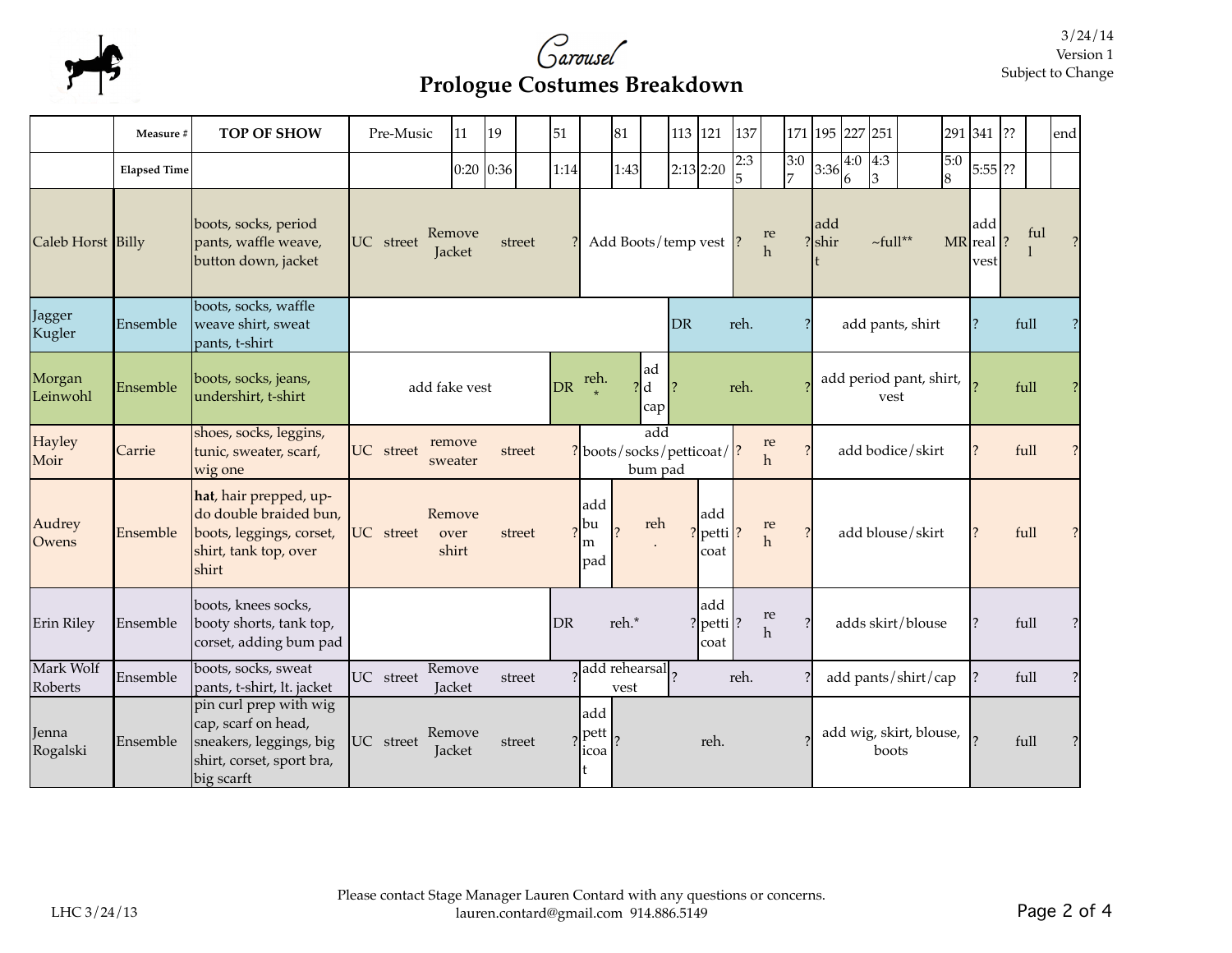



## **Prologue Costumes Breakdown**

|                          | Measure #           | <b>TOP OF SHOW</b>                                                                                     | Pre-Music                | 11                 | 19            |                       | 51   |                              | 81                               |                          | 113 121                  | 137            |                       |           |                                               | 171 195 227 251       |                       |                  |          | 291 341 ??     |      |                          | end |
|--------------------------|---------------------|--------------------------------------------------------------------------------------------------------|--------------------------|--------------------|---------------|-----------------------|------|------------------------------|----------------------------------|--------------------------|--------------------------|----------------|-----------------------|-----------|-----------------------------------------------|-----------------------|-----------------------|------------------|----------|----------------|------|--------------------------|-----|
|                          | <b>Elapsed Time</b> |                                                                                                        |                          |                    | $0:20$ $0:36$ |                       | 1:14 |                              | 1:43                             |                          | 2:13 2:20                | 2:3            |                       | 3:0<br>17 | 3:36                                          | $\overline{4:0}$<br>6 | $\overline{4:3}$<br>3 |                  | 5:0<br>8 | $5:55$ ??      |      |                          |     |
| Tyler<br>Simahk          | Ensemble            | sneakers, socks, jeans, t-<br>shirt, pull over                                                         | UC street DR             |                    |               | add<br>boots/pants    |      |                              | reh.<br>$\overline{\phantom{a}}$ |                          |                          | add shirt/vest |                       |           |                                               |                       |                       |                  | full     |                |      |                          |     |
| Julia Sinks              | Ensemble            | her ownup do bun,<br>boots, socks bum pad,<br>corset, sports bra,<br>petticoat                         |                          |                    |               | reh.<br>DR            |      |                              |                                  |                          | add blouse/skirt         |                | full                  |           |                                               |                       |                       |                  |          |                |      |                          |     |
| Kyleigh<br>Taylor        | Ensemble            | side braid wig prep<br>(minion helps), boots,<br>knee socks, bloomers,<br>chemise, corset, bum<br>lpad |                          | DR                 |               | reh.*                 |      | add<br>? $ petti $ ?<br>coat |                                  | $\rm re$<br>$\mathbf{h}$ | $\overline{\mathcal{L}}$ | add dress/wig  |                       |           |                                               |                       |                       | full             |          |                |      |                          |     |
| Felix Teich              | Ensemble            | sneakers, socks, period<br>pants, union suit, a-line                                                   |                          |                    | DR            |                       | reh. |                              |                                  |                          |                          |                | add period shirt, cap |           |                                               | full                  |                       |                  |          |                |      |                          |     |
| Evan Vihlen Ensemble     |                     | boots, socks, pants, t-<br> shirt                                                                      |                          |                    | DR            |                       | reh. |                              |                                  |                          |                          |                | add shirt/vest/cap    |           | $\overline{\mathcal{C}}$                      | full                  |                       | $\overline{?}$   |          |                |      |                          |     |
| Ciera Dawn<br>Washington | Ensemble            | wig on. Up-do. Boots,<br>socks, Bloomers,<br>Chemise, Corset, Bum<br>Pad, petticoat                    |                          |                    |               |                       |      |                              |                                  |                          | DR.                      |                | reh.                  |           |                                               |                       |                       | add skirt/blouse |          |                | full |                          | ?   |
| Lorin<br>Zackular        | Julie               | shoes, leggings, skirt,<br>shirt, jacket, appears in<br>wig                                            | Outterwear/Str<br>eet    |                    |               | remove jacket         |      |                              | Add Petticoat/Boots              |                          |                          | Reh. Look      |                       |           | ad<br>d<br><b>FULL</b><br>dre]<br> ss <br>wig |                       |                       |                  |          | $\overline{2}$ | ful  |                          |     |
| Jamie<br>Zeidman         | <b>Nettie</b>       | shoes, knee socks,<br>leggings, tight shirt,<br>sweater, wig prep, head<br>scarf                       | Outterwear/Strove<br>eet | rem<br>swe<br>ater |               | <b>Street Clothes</b> |      |                              | Add Petticoat/Boots              |                          |                          | Reh. Look      |                       |           | add skirt/blouse/wig                          |                       |                       |                  |          | full           |      | $\overline{\mathcal{E}}$ |     |